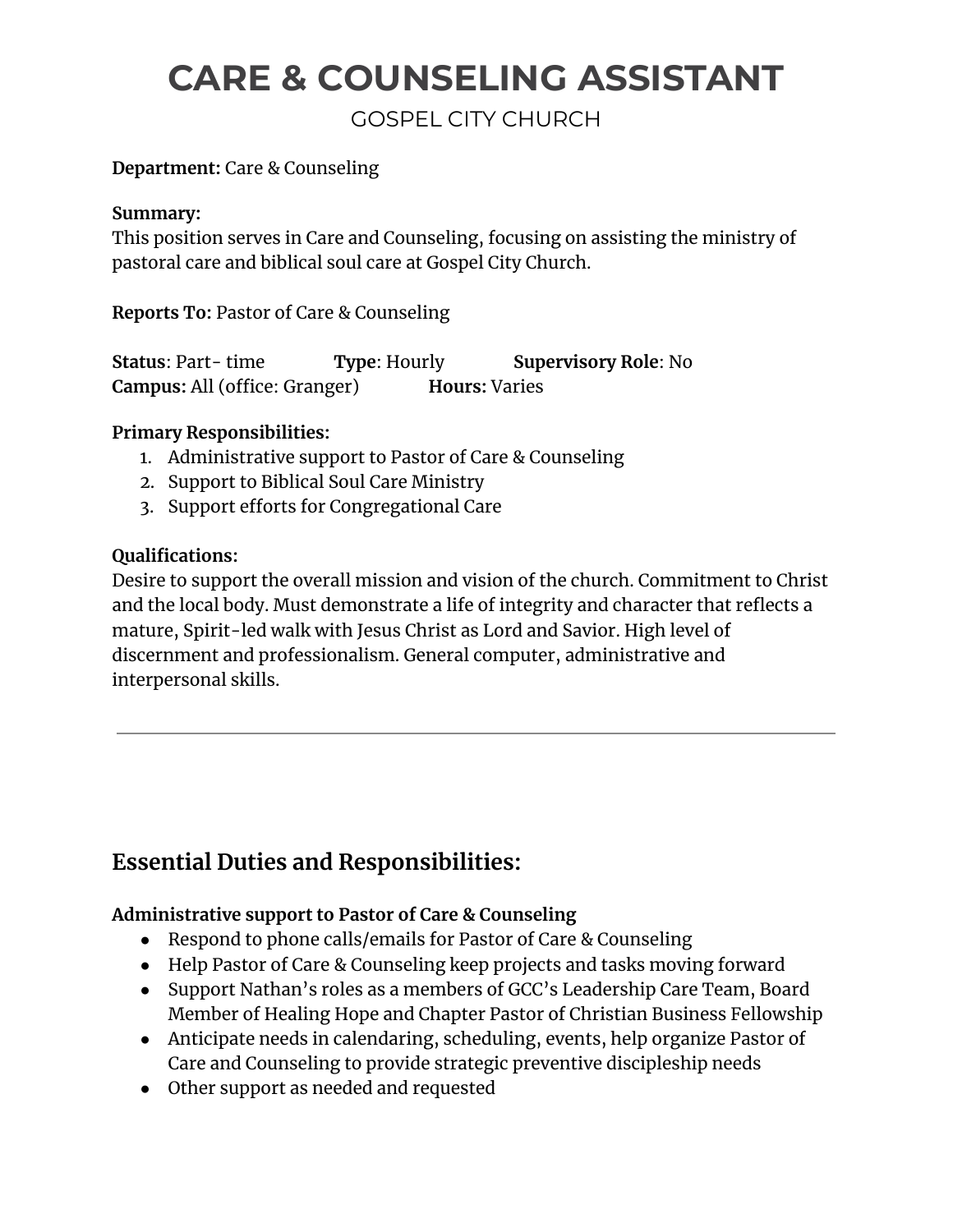## **Support to Biblical Soul Care Ministry**

- Maintains and supports counselors by observing the counseling intake process through Soul Care Online, helping move people toward active counseling meetings
- Counseling Support for Pastor of Care & Counseling through calendar coordination, scheduling, documentation, intake follow up and follow-through
- Support all Biblical Soul Care Counselors through documentation, database of homework assignments, BSC Resource Center, Training Schedule (Counselors Training Counselors), scheduling and support for CARE & Counseling Training
- Sit in on BSC appointments as needed/desired
- $\bullet$  Wedding applications  $-$  assist moving through the process (schedule premarital counseling, confer with calendar team and event team on available dates, connect couple with production, business, facility, event points of contact)
- Other support as needed/requested

# **Support efforts for Congregational Care**

- Assist in the administrative process as it relates to organization of all CARE Ministries follow up and follow through, this includes process monitoring, creation and documentation for each of the teams
- Support to the leaders of all CARE ministries including but not limited to the Maintenance & Repairs Team, Meal Team, Prayer Team, Hospital & Visitation, as well as the Stewardship & Benevolence, Loss & Grief and the Generations of Faith ministry.
- Funeral Support and coordination with the funeral home, staff events coordinator,
- Support Congregational Care for in home visits for communion, prayer and Maintenance & Repair Team inspections
- Arrange and coordinate schedules for CARE Teams to conduct a Team Leader meeting once per month for communication, prayer and alignment

#### **Skills / Requirements:**

- Proficient in word-processing software (ie. Google workspace applications and/or Microsoft)
- Strong computer and database competencies